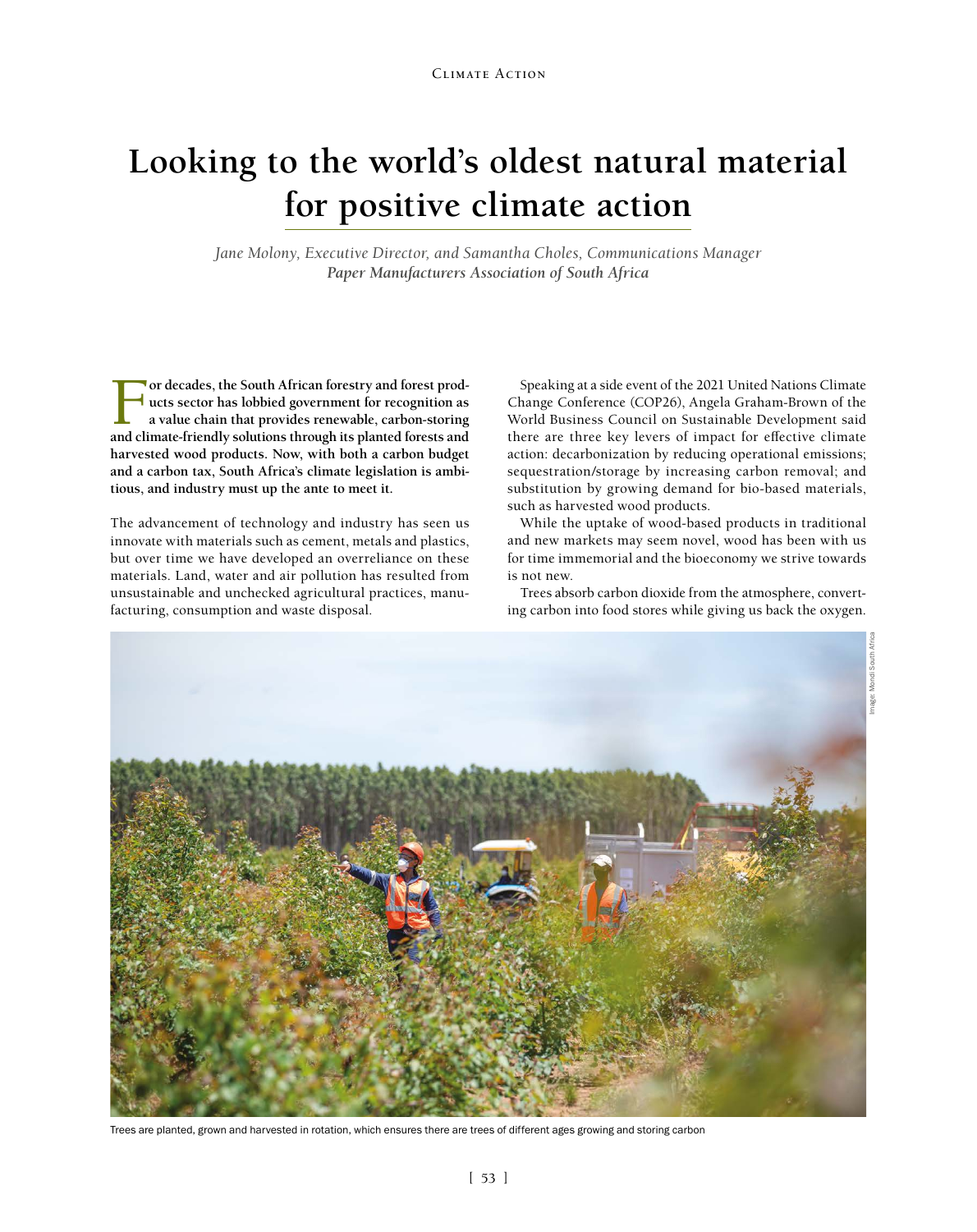



This biodiversity action area managed by Mondi South Africa overlooks Lake Merthley plantation, a prime example of a new generation plantation

For eons, humans have used trees and their by-products of wood, bark, fruit and leaves as fuel, food, fibre, medicine and, more recently, an array of processed and manufactured goods.

The report titled *Forest Products in the Global Bioeconomy: Enabling substitution by wood-based products and contributing to the Sustainable Development Goals* launched at COP26 by the Food and Agricultural Organization of the United Nations confirms that renewable wood-based products can help combat climate change and achieve the UN Sustainable Development Goals. The publication explores the role of selected forest products in the bioeconomy and considers market factors such as future supply and demand dynamics and implementation gaps in forest product value chains.

Most of us know that paper comes from wood — even the fibres in recycled paper came from a tree at some point in their lives. For decades, the South African timber, pulp and paper manufacturing sectors have made everyday products out of wood, including paper, packaging, furniture, storage, housing and hygiene.

As the digital age and consumer habits have evolved, the demand for printing and writing paper has steadily declined over the last 15 years. However, wood is now finding application in novel products and emerging technologies, augmenting its value, decreasing the carbon and water footprint of products and processes, reducing pollution and waste generation through recycling and waste-to-energy, and improving circularity.

Two exciting forest product categories are engineered wood products such as cross-laminated timber for construction and wood-based textile fibres such as viscose and rayon. Some wood-derived products like cellulose are already in circulation in everyday life — in food, pharmaceuticals and cosmetics. This ever-versatile natural building block is used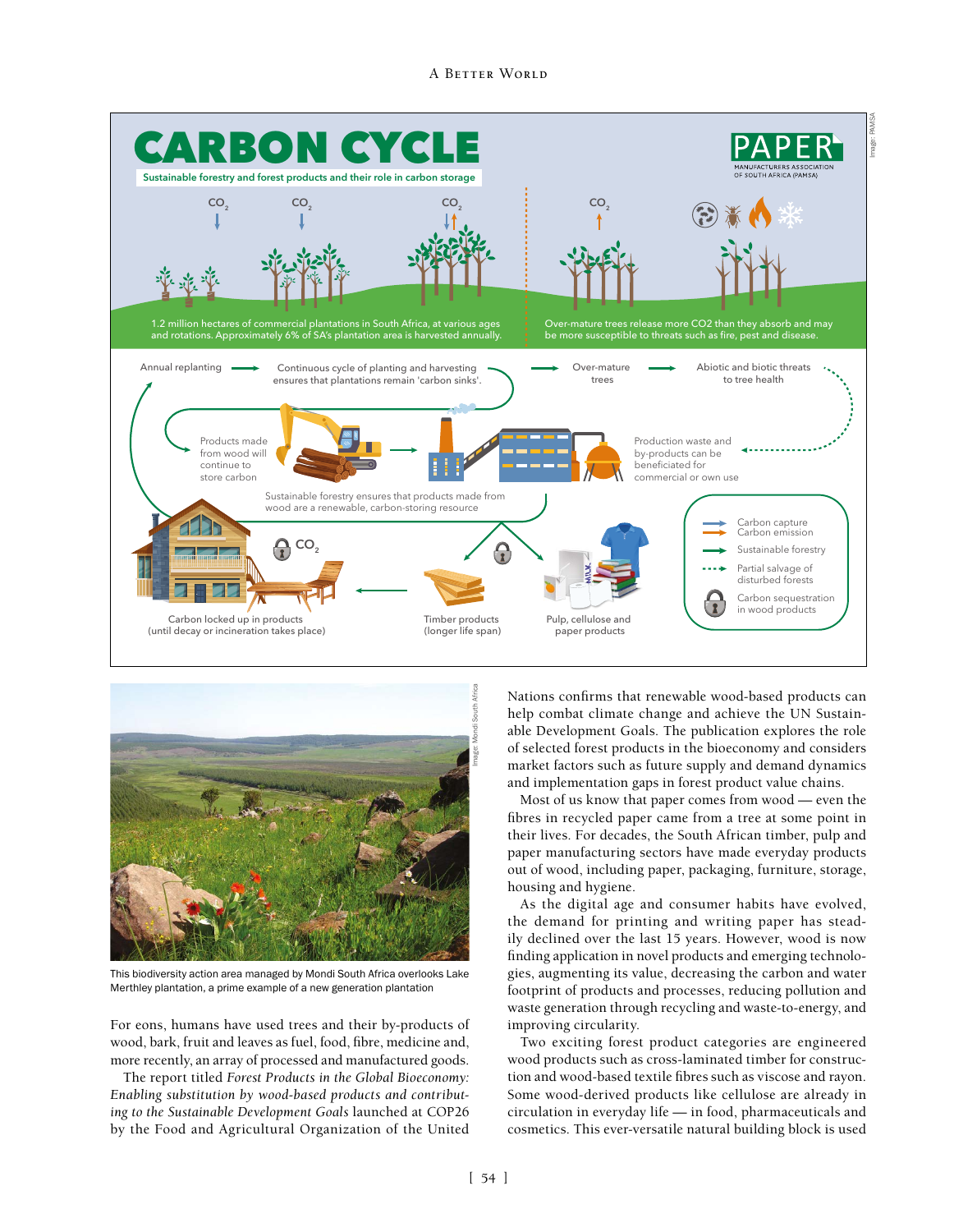

Dissolving wood pulp (DWP) is a purified cellulose pulp suitable for subsequent chemical conversion into a range of products



Wood and its components, along with process waste from pulping and papermaking, offer viable alternatives to fossil-fuel based materials

as a binder, emulsifier and filler. It's in yogurt, cheese, ice cream, lipsticks and vitamins, and it's completely safe.

Through partnerships with universities and the South African Department of Science and Innovation, a number of local projects are exploring renewable alternatives to fossil-based materials in products like plastic, membranes and films made from cellulose, and dust suppressants from lignin. We have students developing biodegradable fruit fly attractant sheets from nanocellulose, and controlled release fertilizer coated with cellulose, starch and diatomite (silica). There is even opportunity to harness the larvicidal properties of plant-based oils and encapsulate them in a starch-nanocellulose matrix for malaria prevention.

South Africa is a tree-poor country compared to others in Central Africa, Europe and South America. It is home to a mere 500,000 hectares of indigenous forests, roughly 0.4 per cent of the total land area. For this reason, wood for structural timber, pulp and paper comes from cultivated pine and eucalyptus trees grown in commercial timber plantations and planted forests. The commercial planting of trees in the early 1900s helped preserve indigenous forests which otherwise would have been eliminated for fuel, furniture and fibre.

The myth that timber production causes deforestation<sup>1</sup> does not hold water in South Africa. Trees are planted, grown and harvested in line with international certification standards and local legislation. Only six per cent of the country's total plantation area — 1.2 million hectares — is harvested annually. The same area is replanted with new saplings — often at a ratio of two trees for each one harvested. This means there is a constant supply of carboncapturing trees for productive purposes for years to come.

Thanks to collaboration, research and improved data, plantations are now better designed, and management regimes help reduce their impact on water, soil, ecological networks and biodiversity. Sustainable forest management like this must balance environmental, economic and social needs. The small-scale timber grower industry is a significant player with some 20,000 small growers operating in the country. South African programmes like Sappi Khulisa and Mondi Zimele provide rural communities with seedlings and provide training to their vast network of small growers who sell timber back to the mills.

Depending on the species, planted trees take seven to 10 years to reach commercial maturity. Some believe that planted trees should stay in the ground indefinitely, however forestry experts such as Dr Jacob Crous, who leads a land management programme at Sappi Southern Africa, and Dr Peter Holmgren of the Center for International Forestry Research disagree. Crous is well versed in the history of local industrial forest plantations and their carbon capabilities. He asserts that sustainable intensification protects natural forests and creates a larger carbon pool.

Traditional tree breeding is a relatively slow process, but thanks to sustainable intensification more trees can be planted on less land, thus preserving grasslands, protecting natural forests and creating a larger carbon pool. Storing carbon in harvested wood products is better than storing it in older plantations as the latter are at greater risk of release back to the atmosphere due to pests, disease and other disturbances.

Holmgren, an advocate of active forestry and specialist climate change adviser, believes that there is a structural problem to the way the circularity of the forest bioeconomy is considered. Forests — or land sectors — are viewed in isolation of the rest of the economy and cut off from their value chain. "We can miss a lot of opportunities in climate policy because of this divide, and the policies end up being fragmented and incomplete," he says.